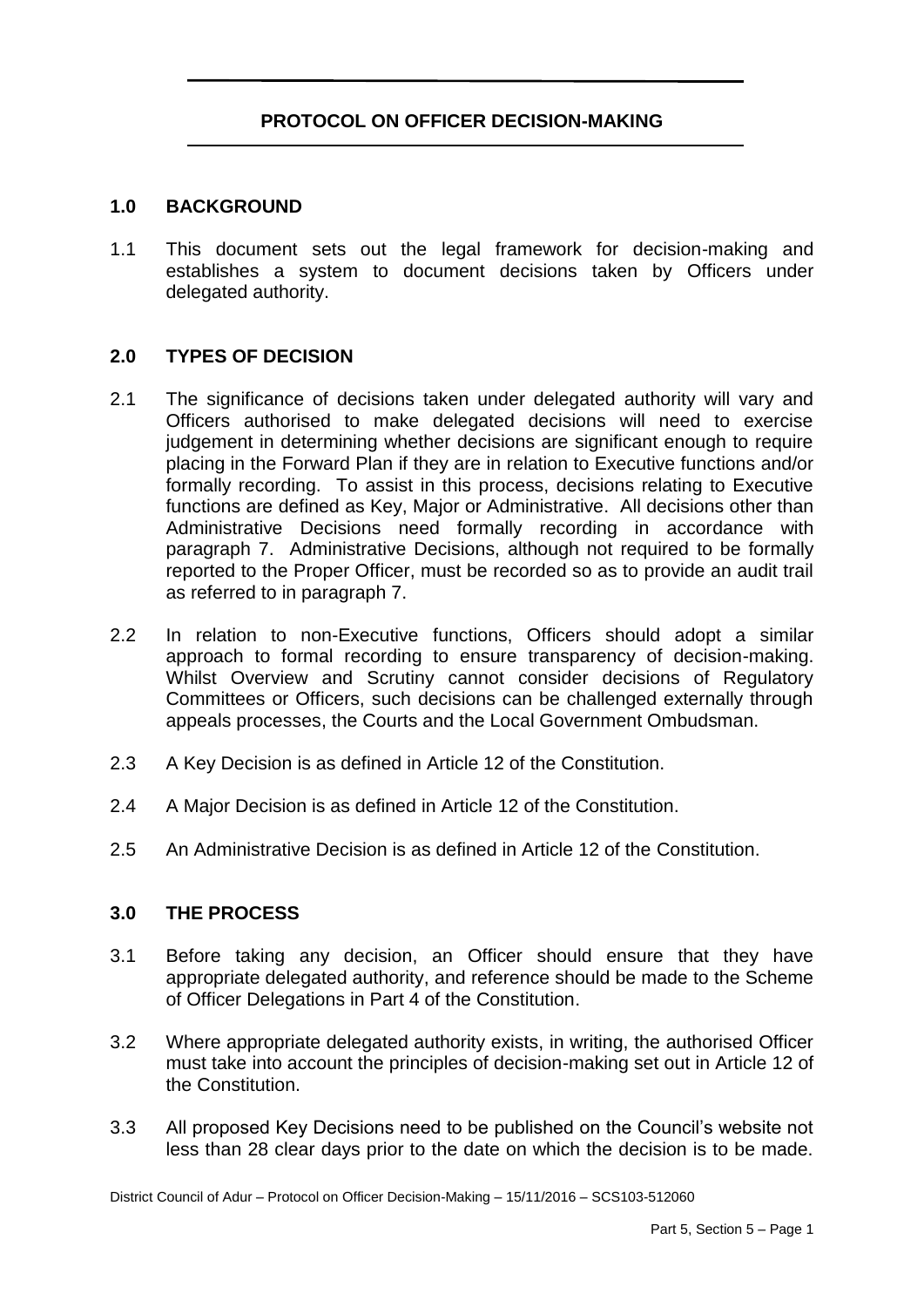Officers proposing to make a Key Decision and needing to place an item on the Council's website should provide details to the Democratic Services Manager at least 30 clear days prior to the date on which the decision is to be made.

- 3.4 If it is impracticable to publish the notice not less than 28 clear days before the date of decision, then the Officer must comply with the legal requirements relating to exceptional and urgent Executive decisions. These are laid out in full in the Access to Information Procedure Rules in Part 4 of the Council's Constitution.
- 3.5 If an Officer is unable to give five clear days' notice of a Key Decision that was not published on the Council's website at least 28 clear days before the date of the decision, she/he can take the decision only if the Chairman of the Overview and Scrutiny Committee (for an Adur only item) or the Joint Chairman of the Joint Overview and Scrutiny Committee (joint items) agrees that the decision is urgent and cannot reasonably be deferred. The full procedure is again set out in the Access to Information Procedure Rules in Part 4 of the Council's Constitution.
- 3.6 Consultations under Paragraph 3.4 and 3.5 above, must be taken in consultation with the Democratic Services Manager.
- 3.7 In making an Officer decision, the principles of Member decision-making set out in Article 12 of the Constitution, should be complied with. All relevant considerations must be taken into account, no irrelevant considerations may be taken into account, due regard should be had to professional advice. A Key Decision should only be taken after consideration of an internal report, although there is no requirement to publish such a report.

# **4.0 CALL-IN**

4.1 Relevant decisions made by Officers are subject to call-in by the Overview and Scrutiny Committee or Joint Overview and Scrutiny Committee and cannot be implemented until either the call-in period has expired or the Overview and Scrutiny Committee or Joint Overview and Scrutiny Committee has made a decision regarding the call-in. The call-in procedure is set out in the Overview and Scrutiny Procedure Rules within the Constitution.

# **5.0 RECORDING THE DECISION**

- 5.1 Officer Key Decisions are recorded in the same manner as Executive Member decisions. The Officer will produce a decision record in the same format as those relating to Executive decisions following the Officer decisions.
- 5.2 Upon making a major decision in relation to an Executive function, the Officer must provide the Democratic Services Manager with a completed delegated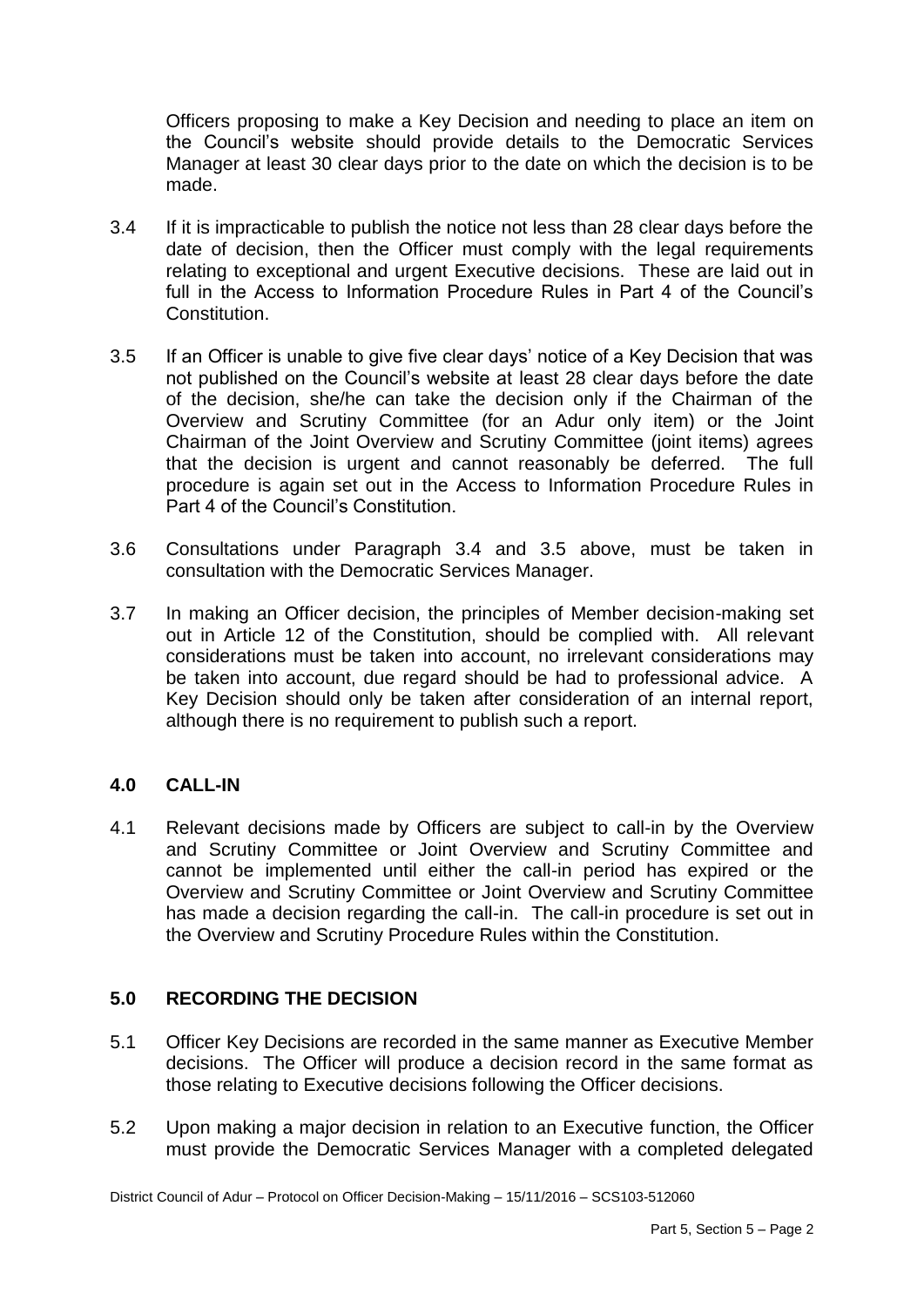decision form (available on the Council's intranet site) within two clear working days of the date of taking the decision.

- 5.3 Upon making a major decision relating to the exercise of a non-Executive function, the Officer must provide the Democratic Services Manager with a completed delegated decision form within two clear working days of the date of taking the decision, unless agreed with the Solicitor to the Council that that decision (or class of decision) does not require this. Any such forms must be copied to the relevant Director.
- 5.4 The Democratic Services Manager will maintain a record of all decisions referred to in paragraphs 5.1 to 5.3, including any report upon which each decision was made and subject to any requirement for confidentiality, will ensure that this decision is recorded by the Council. She/he will also ensure that the record of decision is available for public inspection during all normal office hours, that the public has the right to copy or to be provided with a copy of any part of that record upon payment of a reasonable copying and administrative charge, and that the decision, report and background documents are available on the Council's website.
- 5.5 It is essential that the contents of the delegated decision form are clear in conveying the decision taken, i.e. it will not be sufficient to state that the recommendations in the report were agreed. The form and accompanying report must set out:
	- (a) A record of decision (including the date it was made);
	- (b) The reasons for the decision;
	- (c) Details of any alternative options considered and rejected, with reasons;
	- (d) A record of any conflict of interest declared by any Executive Member consulted; and
	- (e) In relation to any such declaration, a note of any dispensation granted by the Joint Governance Committee.
- 5.6 The delegated decision form includes a section for the recording of interests by Officers. It is important that where Officers involved in making decisions have a registerable interest, this is declared on the form to preserve the integrity of the process.

# **6.0 AUTHORISATION OF OFFICERS TO EXERCISE DELEGATED POWERS**

6.1 The Scheme of Delegations to Officers includes the power for Officers to authorise other Officers to exercise delegations that have been delegated to them under the Scheme. This must be to another Officer or Officers of suitable experience and seniority. Each Director will prepare a departmental Scheme of Authorisations within 28 days of the Council's AGM, when the Scheme of Delegations is approved, and revise it as appropriate during the year. It shall set out how decisions will be made in his/her area. This should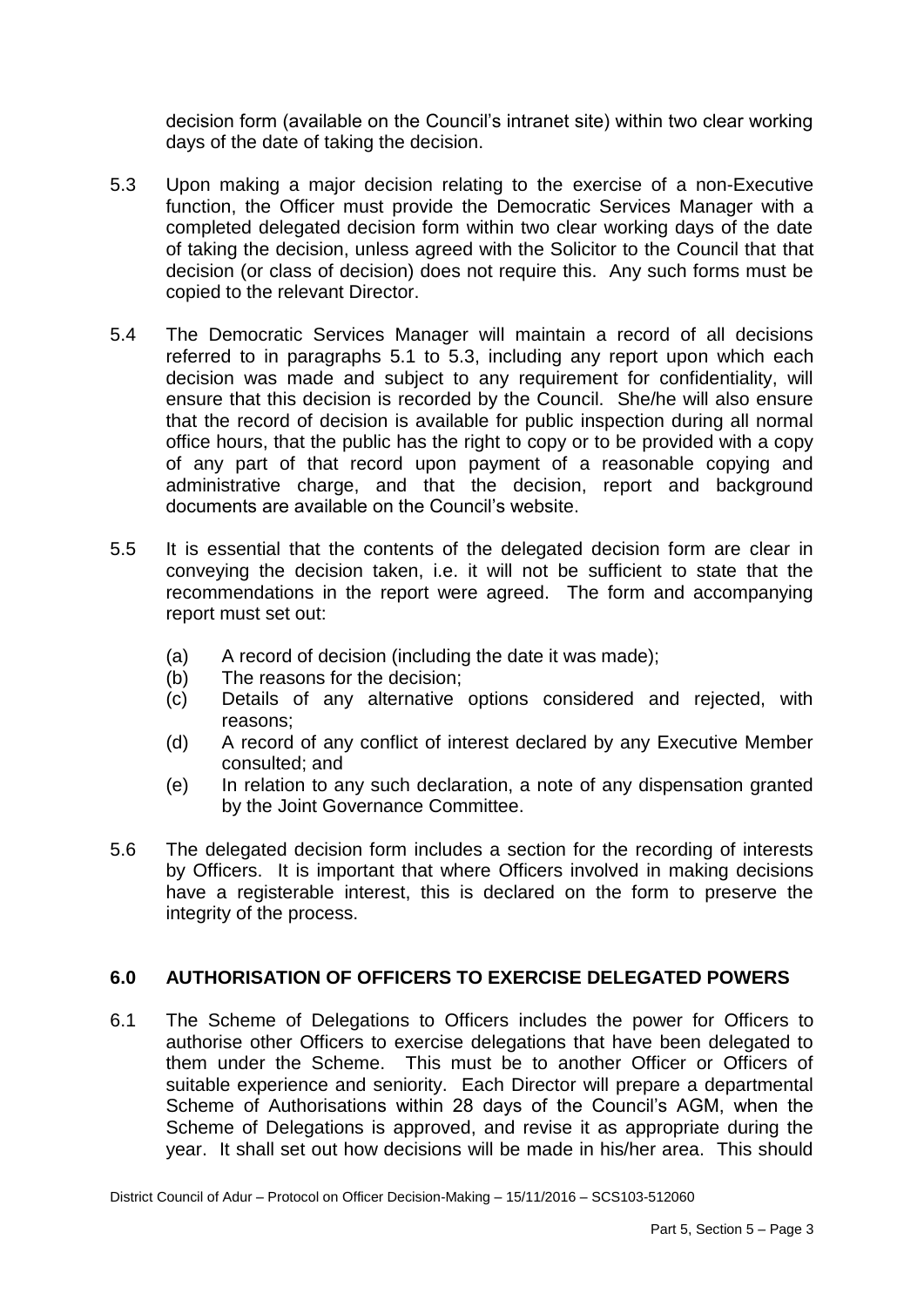establish which Officers will be given authority to make decisions under delegated powers and subject to which terms and conditions. The Scheme of Authorisation will be lodged with the Solicitor to the Council.

6.2 Whilst Directors may authorise other Officers to take delegated decisions, the decision is still their responsibility in that they will be accountable for the decision to authorise and the exercise of that authorisation.

## **7.0 REFERRAL**

- 7.1 Whilst the Scheme of Delegations to Officers is designed to encourage Officers to take responsibility for decisions, an Officer may decide that a particular issue is such that it should be referred to the body from whom authority was delegated. Such a referral must take place where the proposed decision relates to an Executive function and is conflict with the Council's Budget and Policy Framework.
- 7.2 The Executive may also direct an Officer's delegated authority should not be exercised in respect of a particular matter and that the matter should be referred to the Executive.
- 7.3 In relation to the exercise of non-Executive functions, the Officer may decide to refer a particular issue to the Committee or Sub-Committee from whom it was delegated, or if none, arrange for an appropriate recommendation to be made to Full Council.

### **8.0 GIVING REASONS**

8.1 A matter of increasing significance in Local Government, decision-making is when reasons have to be given. Generally, giving reasons is an accepted 'best practice' principle of good administration. Case law suggests that the practice may be important in ensuring that controversial decisions are rooted in relevant considerations and with proper regard to available legal powers.

### **9.0 ACCOUNTABILITY**

9.1 Officers are accountable to the Council for any decision they may make and with the exception of decisions relating to individual regulatory matters, may be required to report to, and answer questions from, the Overview and Scrutiny Committee or Joint Overview and Scrutiny Committee in respect of any decisions. The Overview and Scrutiny Committee or Joint Overview and Scrutiny Committee may also call in Key and Major Decisions before they are implemented and may recommend a course of action when the matter is to be reconsidered by the Officer.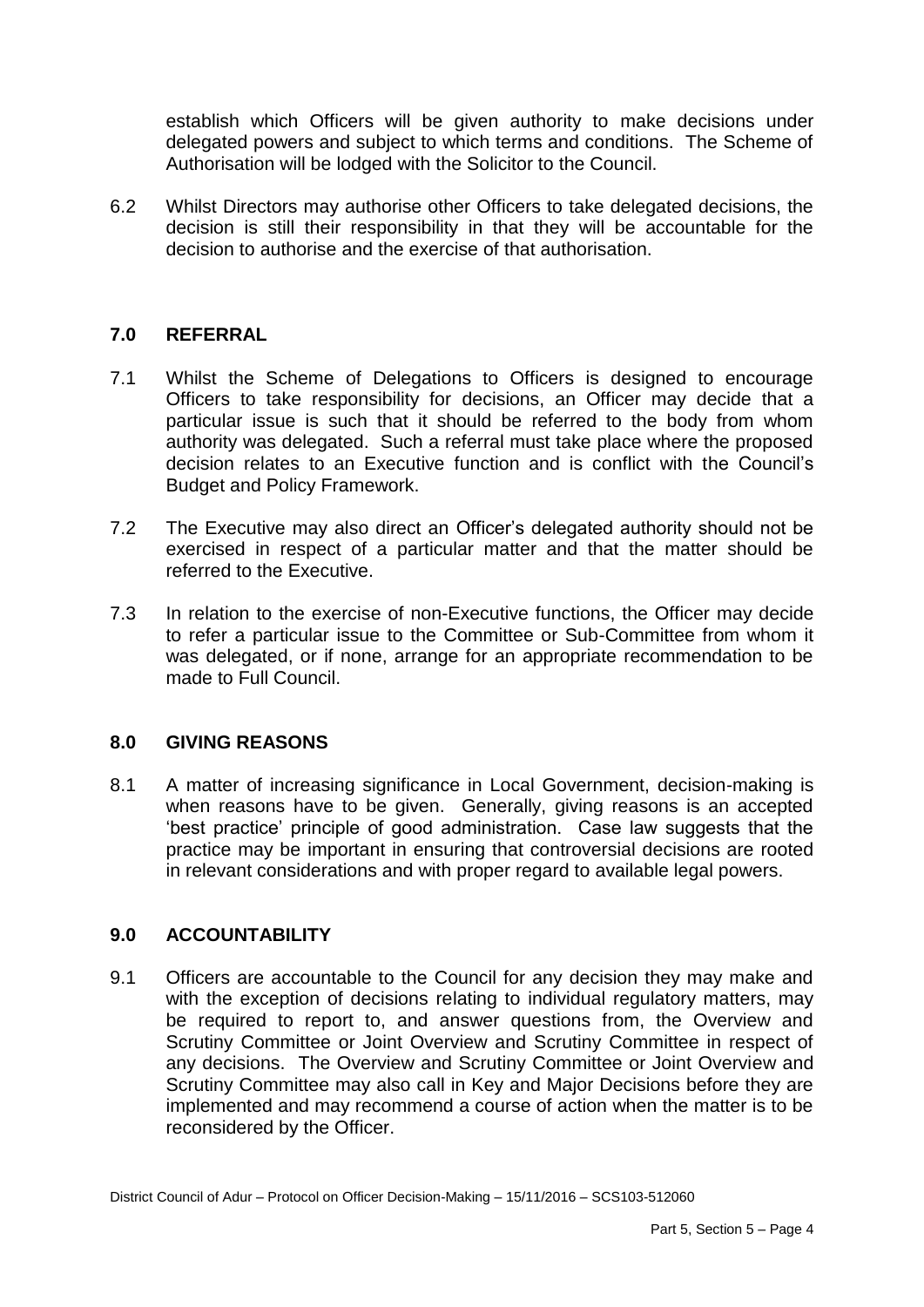## **10.0 CONSULTATION WITH MEMBERS**

#### 10.1 **General provisions**:

- (a) Decisions made by Officers under delegated powers fall into two principal categories, namely:
	- (i) Decisions delegated to Officers in, or following, consultation with Executive Member (which may or may not be Key Decisions); and
	- (ii) Other decisions delegated to Officers (which are not required to be taken in, or following, consultation with Executive Members) and which may or may not be Key Decisions;
- (b) Officers to whom decisions have been delegated have a duty to ensure that effective consultation takes place in accordance with the Constitution / the terms of the delegation;
- (c) Every effort will be made to ensure that Members have a realistic timescale to respond to consultation and, where appropriate and reasonably practicable, this timescale will be sufficient to enable Members to consult with their constituents. Members will be informed of any time restrictions which may apply relating to the process of consultation, particularly where urgent action is needed in the Council's and/or the public interest.

### 10.2 **Decisions by Officers following consultation with Executive Members**

Officers to whom decision-making powers have been delegated, subject to consultation with Executive Members, will ensure that such consultation takes place.

Consultation shall be carried out in writing, unless there is an urgency about the decision that makes such written consultation impractical, in which case the Officer shall confirm, in writing, to the Executive Member their understanding of the Executive Member's response to the consultation.

The decision, however, is the responsibility of the Officer and if, following consultation with the relevant Executive Member, the Officer does not feel that they can make the decision in accordance with their professional opinion, then they must refer the matter to the Executive Member for a formal decision.